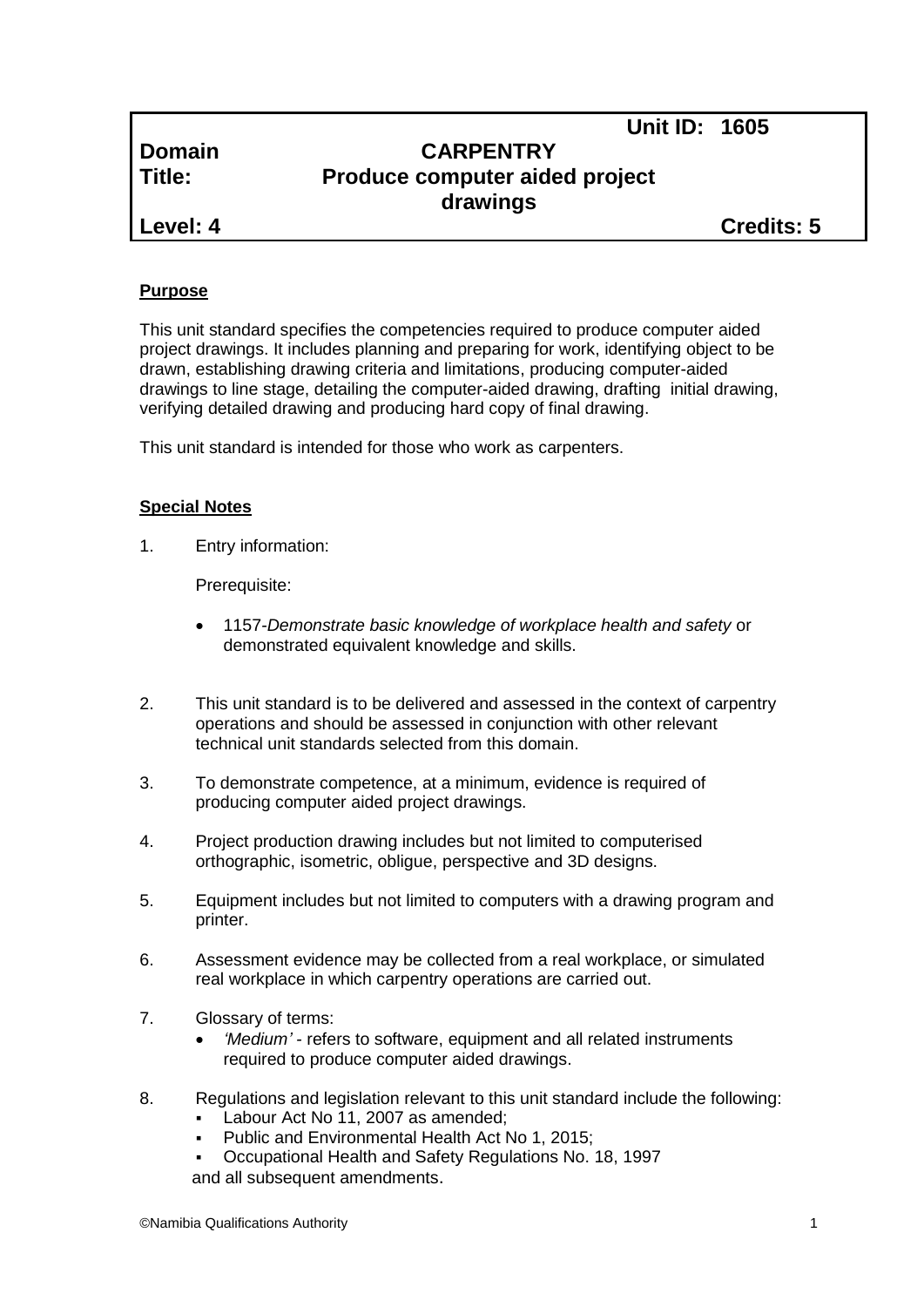## **Quality Assurance Requirements**

This unit standard and others within this subfield may be awarded by institutions which meet the accreditation requirements set by the Namibia Qualifications Authority and the Namibia Training Authority and which comply with the national assessment and moderation requirements. Details of specific accreditation requirements and the national assessment arrangements are available from the Namibia Qualifications Authority on [www.namqa.org](http://www.namqa.org/) and the Namibia Training Authority on [www.nta.com.na.](http://www.nta.com.na/)

# **Elements and Performance Criteria**

## **Element 1: Plan and prepare for work**

#### **Performance criteria**

- 1.1 Safety requirements are followed in line with safety plans and policies.
- 1.2 Equipment selected to carry out tasks are consistent with the requirements of the job, checked for serviceability and any faults are rectified or reported prior to commencement.
- 1.3 Materials appropriate to the work application are identified, obtained, prepared, safely handled and located ready for use.
- 1.4 Environmental protection requirements are identified and applied in line with environmental plans and regulatory obligations.

## **Element 2: Identify object to be drawn**

#### **Performance criteria**

- 2.1 Purpose and operational characteristics of the object to be drawn are identified.
- 2.2 Production materials and method are identified in line with workplace procedures.

## **Element 3: Establish drawing criteria and limitations**

#### **Performance criteria**

- 3.1 Drawing to be completed is identified.
- 3.2 Drawing requirements including dimensions, angles, shapes and finished sizes, are established and documented.
- 3.3 Drawing conventions and specifications to be noted on the drawing are identified.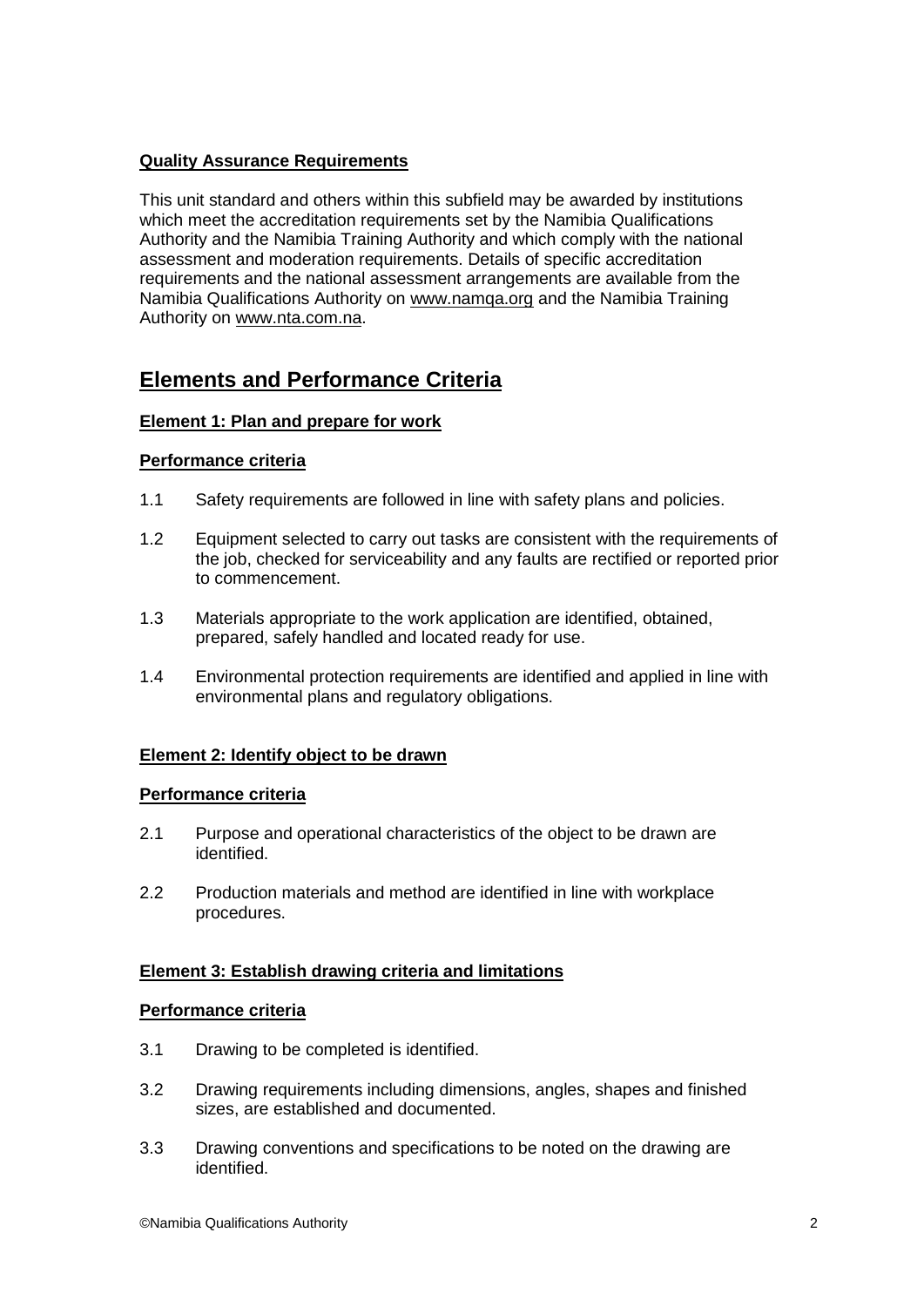3.4 Appropriate medium for drawing is identified and selected.

## **Element 4: Produce computer-aided drawings to line stage**

#### **Performance criteria**

- 4.1 Computer-aided drawings commands to perform drawing operations are used and applied.
- 4.2 Elevations and parameters are drawn to scale and positioned to suit design.
- 4.3 Views are projected according to the requirements of the brief.
- 4.4 Relevant dimensions and assemblies are constructed in accordance with final design requirements.
- 4.5 Constructed drawing conforms to selected views and layout.
- 4.6 Drawing complies with codes of practice for engineering drawing.
- 4.7 Multiple sheet drawing layouts are cross-referenced according to organisational requirements.
- 4.8 Drawing title block, layout, number, type of views and reference data to suit the task are selected.

## **Element 5: Detail the computer-aided drawing**

#### **Performance criteria**

- 5.1 Symbols and logos are identified, produced and positioned to comply with requirements.
- 5.2 Drawing notes and presentation detail are added where required by the task to comply with requirements and code of practice.
- 5.3 Drawing is saved to file according to workplace procedures.

## **Element 6: Draft initial drawing**

#### **Performance criteria**

- 6.1 Dimensions are plotted from criteria and documented specifications.
- 6.2 Dimensional points are connected to match appropriate drawing views.
- 6.3 Production notes or special requirements are noted.
- 6.4 Drawing conventions and specifications are noted on the documentation.